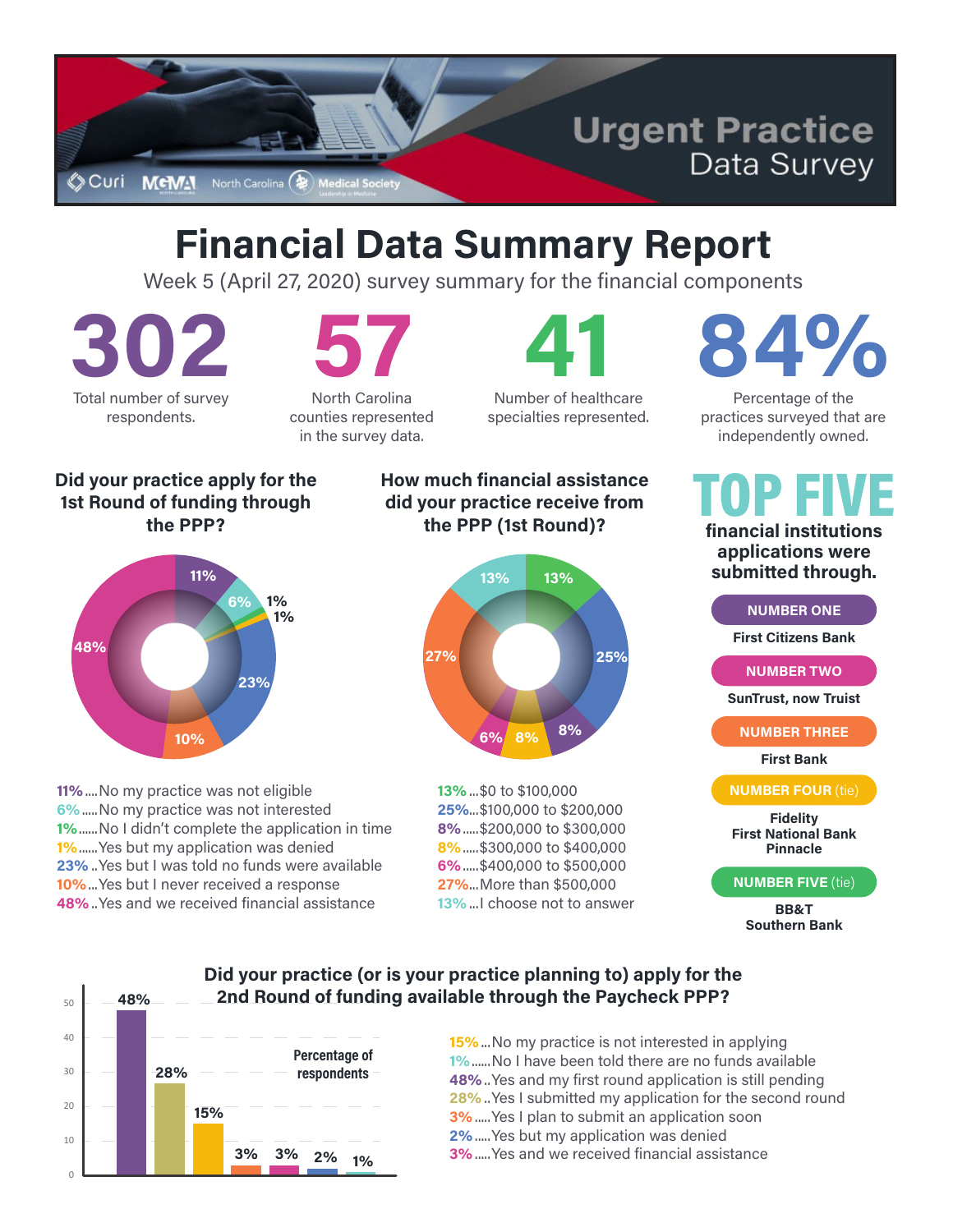## **Financial Data Summary Report**

#### **Did your practice apply for the first round of funding available through the SBA Economic Injury Disaster Loan (EIDL) program?**



**23%** ..No my practice was not eligible **44%** ..No my practice was not interested **8%**.....No, application portal closed before application completed **6%**.....Yes but we were told no funding was available **13%**...Yes but we never received a response **6%**.....Yes and we received financial assistance

#### **Does your practice intend to apply for the second round of SBA/EIDL Loans?**



**37%**...No my practice is not interested **22%** ..Yes we will be applying for assistance **41%**...Unsure

#### **How much financial assistance did your practice receive from the EIDL (1st Round)?**



**66%**..\$10,000 Emergency Advance Only **7%** .....\$0 - \$100,000 **7%** .....\$100,001 - \$250,000 **20%** ..I choose not to answer this question

#### **Has your practice applied for financial assistance from any other source?**



**84%** ..No **2%**.....Yes but we did not receive funding **6%**.....Yes but we have not received a response yet **8%**.....Yes and we received financial assistance



#### **Have you reached out to your bank for support and have they been supportive?**

**39%** ..Yes and we received financial assistance **7%** .....Yes but we were denied funding **54%** ..No we have not reached out